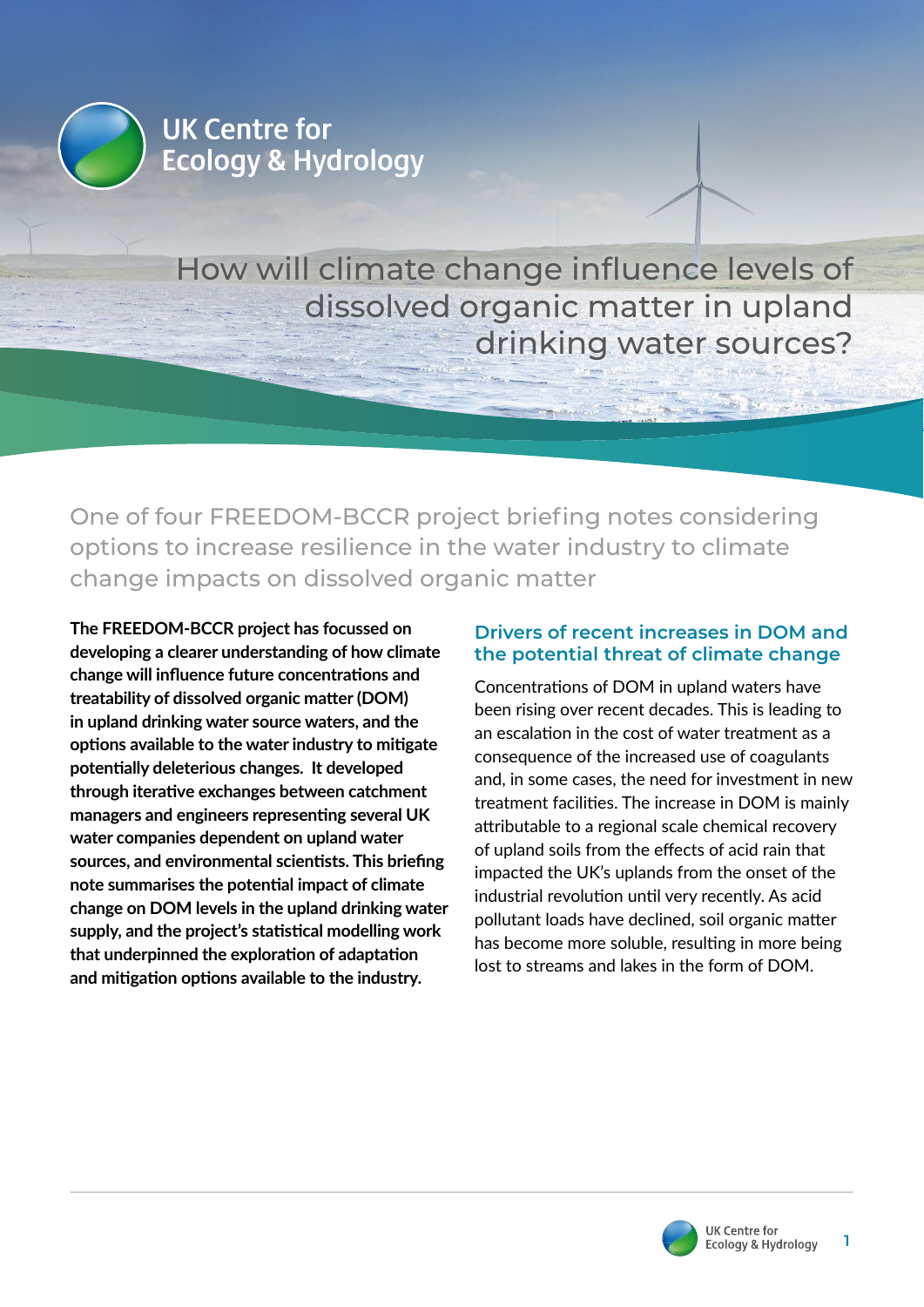Pollutant deposition is now approaching levels last encountered in pre-industrial days, so it is likely that soil organic matter solubility is starting to stabilise. However, DOM concentrations in upland waters have also been shown to be sensitive to fluctuations in soil temperature and amounts of rainfall, and there are concerns that future changes in the UK climate, due to global warming (see Box 1 below), could result in even higher concentrations in some catchments than are currently being experienced.

# **How does climate influence DOM levels in upland drinking water sources?**

The microbial activity that breaks down soil organic matter to generate DOM is a temperature dependent process, while the rate at which DOM is transported is partially dependent on precipitation and soil moisture. High levels of rainfall and runoff can result in a dilution of DOM. However, in less peaty catchments, DOM lost from the upper soil can be re-adsorbed by underlying mineral soils. In this case, higher flows can lead to higher concentrations in runoff when water flow paths are diverted away from the

mineral soil. Consequently, DOM concentrations in upland surface waters often tend to peak toward then end of summer during periods of heavy rainfall.

Some soil-derived DOM that reaches reservoirs is broken down (or photo-oxidised) by sunlight, while some becomes incorporated in particulate matter and is deposited in lake sediments. During drier periods, therefore, when the throughput of water through reservoirs is slower (i.e. longer water residence times), a greater natural removal of soil-derived DOM occurs before the water reaches the WTW. Conversely, if the reservoir is also receiving a sufficient supply of nutrients (such as phosphorus and nitrogen) from agricultural or other sources, higher temperatures can stimulate algal growth within reservoirs. Both growing and decaying algae releases a different form of DOM that is more transparent and less susceptible to coagulation, and hence more difficult to treat using conventional treatment processes.

In the FREEDOM BBCR project, statistical models were developed to describe relationships between variations in climate and DOM concentrations across a range of upland drinking

The UK Met Office published the latest generation of national climate projections for the United Kingdom in 2019. Under a high future  $CO<sub>2</sub>$  emission scenario (RCP 8.5; where the acronym RCP stands for Representative Concentration Pathway - considered the 'business as usual' projection), air temperature changes averaged across the UK relative by 2070 are projected to increase by between 0.7°C to 4.2°C in winter, and 0.9°C to 5.4°C, in summer, relative to a 1981-2000 baseline. Projected changes in precipitation range from -1% to +35% in winter, and -47% to +2% in summer.

Under the FREEDOM-BCCR project, an ensemble of modelled future climate predictions (all based on the RCP 8.5 scenario), were generated at a regional level and then downscaled to individual drinking water catchments, allowing the development of future site-specific DOM predictions.

### **BOX 1 UK CLIMATE CHANGE PROJECTIONS AND THEIR APPLICATION UNDER FREEDOM-BCCR**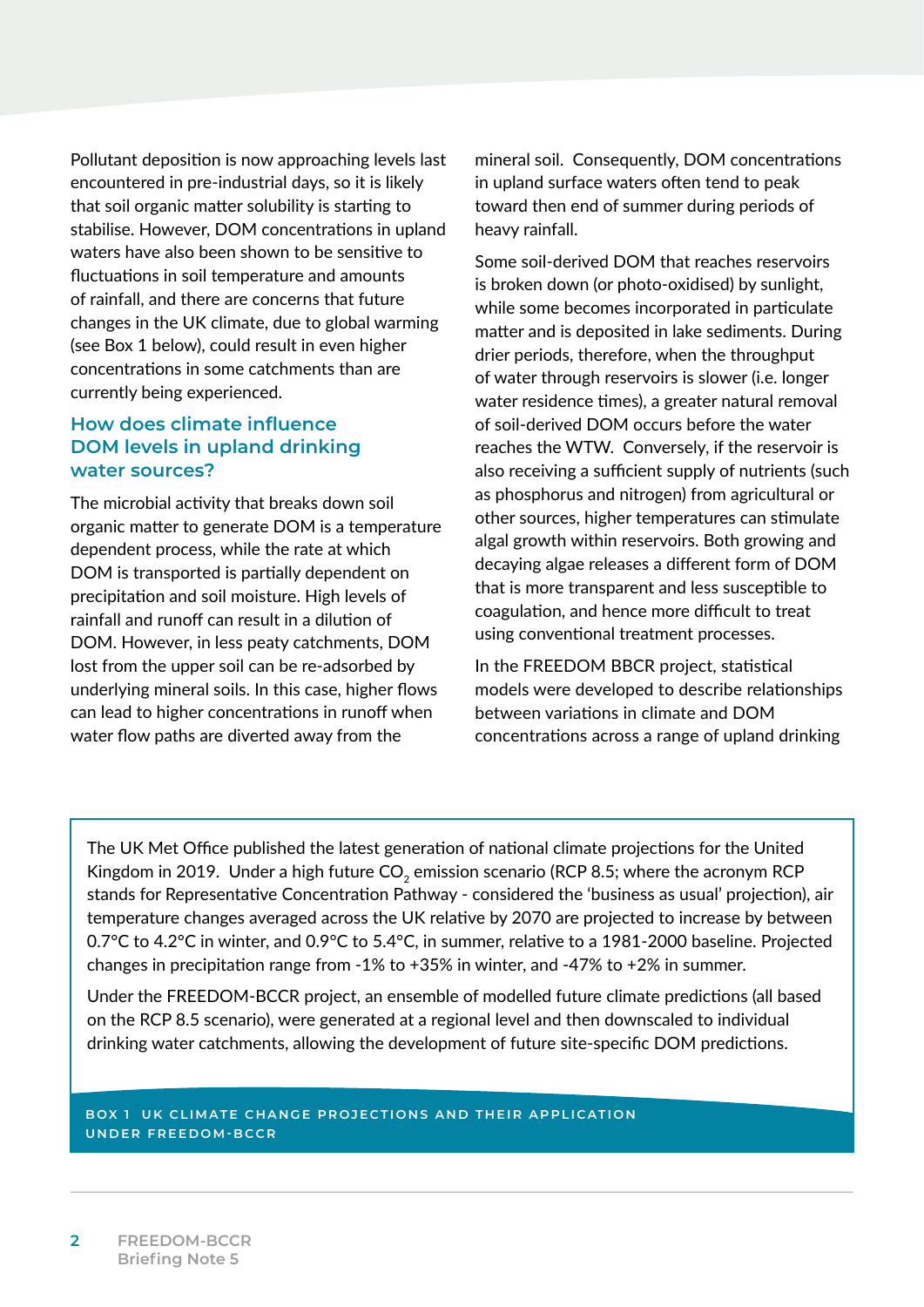water sources. These demonstrated that dominant soil types and reservoir residence times were both important in determining the relative sensitivity of DOM variation to fluctuations in temperature and precipitation.

Concentrations of DOM in waters draining catchments characterised by peaty soils and short water residence times were found to be particularly sensitive to fluctuations in temperature, so that markedly higher concentrations were observed following warmer summers. In these catchments, the dominant influence of precipitation was to dilute DOM, although short-lived heavy rainfall events in late summer could also lead to DOM surges. Concentration of DOM in catchments with less or no peat coverage were less sensitive to fluctuations in temperature but more likely exacerbated by periods of extreme rainfall.

Relationships between variation in climate variables and DOM "quality", as determined by UV light absorbance per unit organic carbon (or SUVA), were also explored. This provided little evidence that changes in climate would be likely to have a significant impact on the treatability of DOM in what were mostly peaty, low nutrient raw water sources. However, work conducted elsewhere has highlighted the sensitivity of disinfection by-product formation during the chlorination process to water temperatures. This suggests that pre-treatment DOM concentration thresholds might have to be reduced to compensate for the potentially higher chemical reactivity of DOM in warmer water.

FREEDOM BCCR outputs have also shown that the average seasonal pattern of variation in DOM concentration for a water source can be used to predict the sensitivity of a specific site to the effects of changes in temperature and precipitation. This finding formed the basis for the development of a single predictive model that could be applied to a wide range of catchment types.

# **Modelling future DOM change in upland drinking water supplies**

Future temperature and precipitation predictions for multiple future climate change projections under the RCP 8.5 scenario (see Box 1, p2) were obtained from a Regional Climate Model at a 12 km<sup>2</sup> resolution. The different projections, representing slightly different rates of warming and changes in precipitation patterns, were chosen to provide a range of plausible future climate change outcomes. All projections indicated a steady ramping in air temperatures up to 2080, and less consistent and more seasonally variable changes in precipitation. These were then downscaled to the  $1 \text{ km}^2$  in the centre of each water source catchment, and used to feed site-specific DOM predictions on the basis of the statistical modelling described above (see Figure 1, p4).

# **Implications for increasing the resilience of the water supply to future climate change**

Future warming, and any trend toward drier summers, is likely to result in significantly higher DOM concentrations in water draining peatdominated catchments particularly. Catchments with more freely draining organic soils appear less sensitive to thermal effects. Concentrations in these systems could be exacerbated if rainfall events become more frequent and intense. In both cases these effects could be magnified in catchments still recovering effects of acid rain where organic matter solubility is still increasing. While expected future changes in DOM are likely to be relatively modest compared to the large changes experienced over the last 30 years, current levels of DOM in some catchments are approaching the upper end of the receiving WTWs treatment envelope. There is a need, therefore, to recognise that future DOM changes will vary in magnitude between catchments, and that some WTWs are currently better equipped than others to cope with increases.

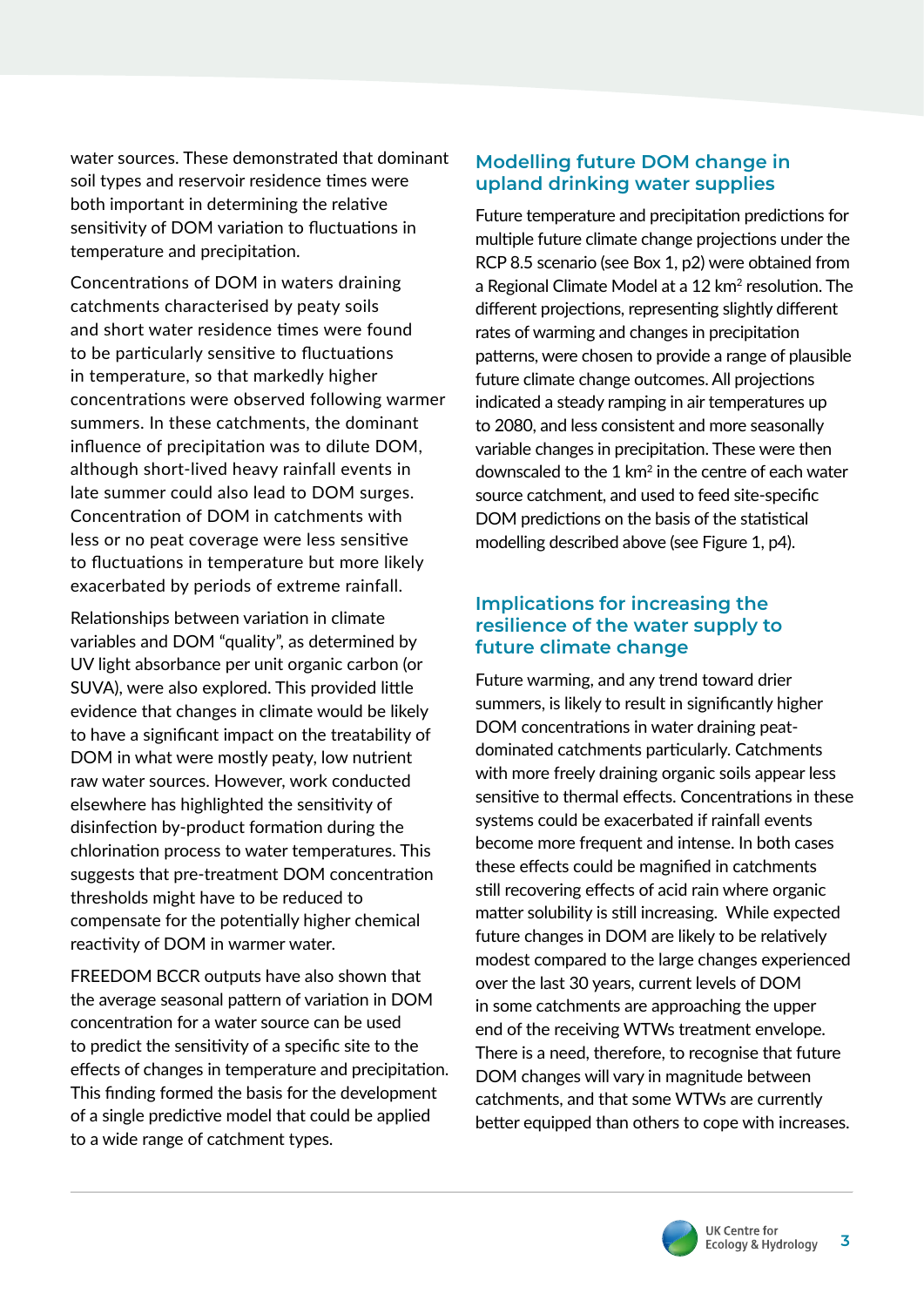

#### **FIGURE 1 EXAMPLE OF THE STATISTICAL MODELLING OUTCOMES UNDER FREEDOM-BCCR**

- a. The catchment of this reservoir is dominated by deep peat soils and has a relatively short residence time. Total Organic Carbon (TOC) concentrations showed strong seasonality, with TOC peaking in early autumn each year. Modelling demonstrated a strong dependency of TOC in the reservoir source water on temperature during the previous 2 months, while periods of higher rainfall were associated with lower TOC concentrations. While variation between years in peak concentrations was most clearly linked with variation in summer temperature, the relatively high winter-spring concentrations in 2017 were related to a period of unusually low winter rainfall.
- b. 1 km<sup>2</sup> downscaled future temperature, precipitation and soil moisture predictions were fed into the site-specific model to predict future ranges of DOM for each month of the year for five 20 year periods between 2001-2080 (represented by the coloured boxes). The model predicted that by 2070 TOC concentrations in October in this particularly temperature-sensitive catchment could be approximately 30% higher than currently experienced, largely due to the projected increase in temperature.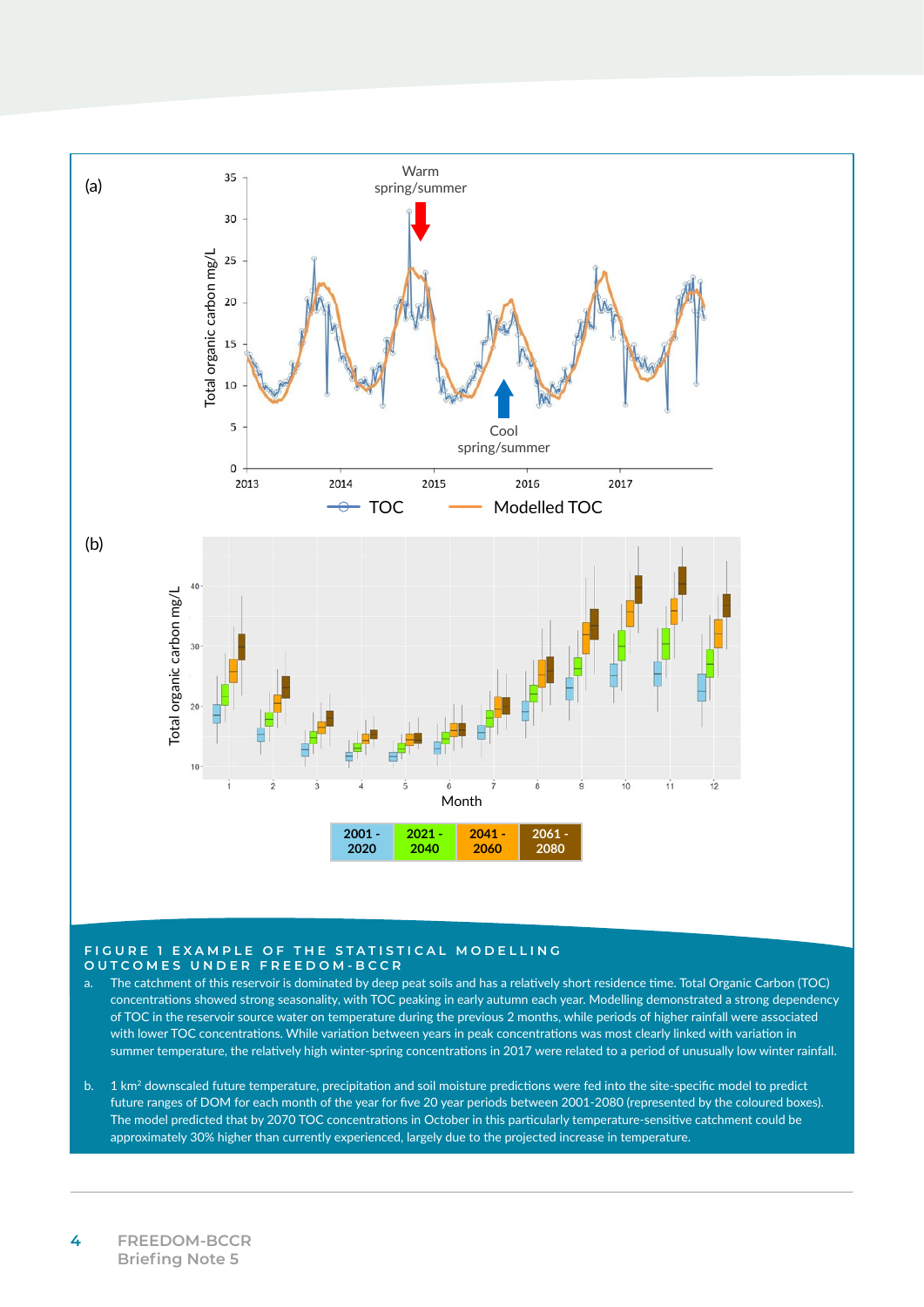**Take-home message:** Concentrations of dissolved organic matter in upland drinking water supplies have been rising over recent decades, largely as a consequence of soil organic matter becoming more soluble as soils recover from effects of acid rain. However, concentrations reaching WTWs may be further exacerbated by anticipated changes in climate. Water draining small peaty catchments will be most vulnerable to warming, while DOM concentrations in catchments with a greater coverage of organo-mineral soils will be most sensitive to fluctuations in precipitation. In order for the water industry to increase the resilience of their assets, there is a need to determine where current treatment capacity is most vulnerable to these effects, and to consider the range of potential adaptation and mitigation options across the catchment to WTW continuum, as explored through the course of the FREEDOM-BCCR project.